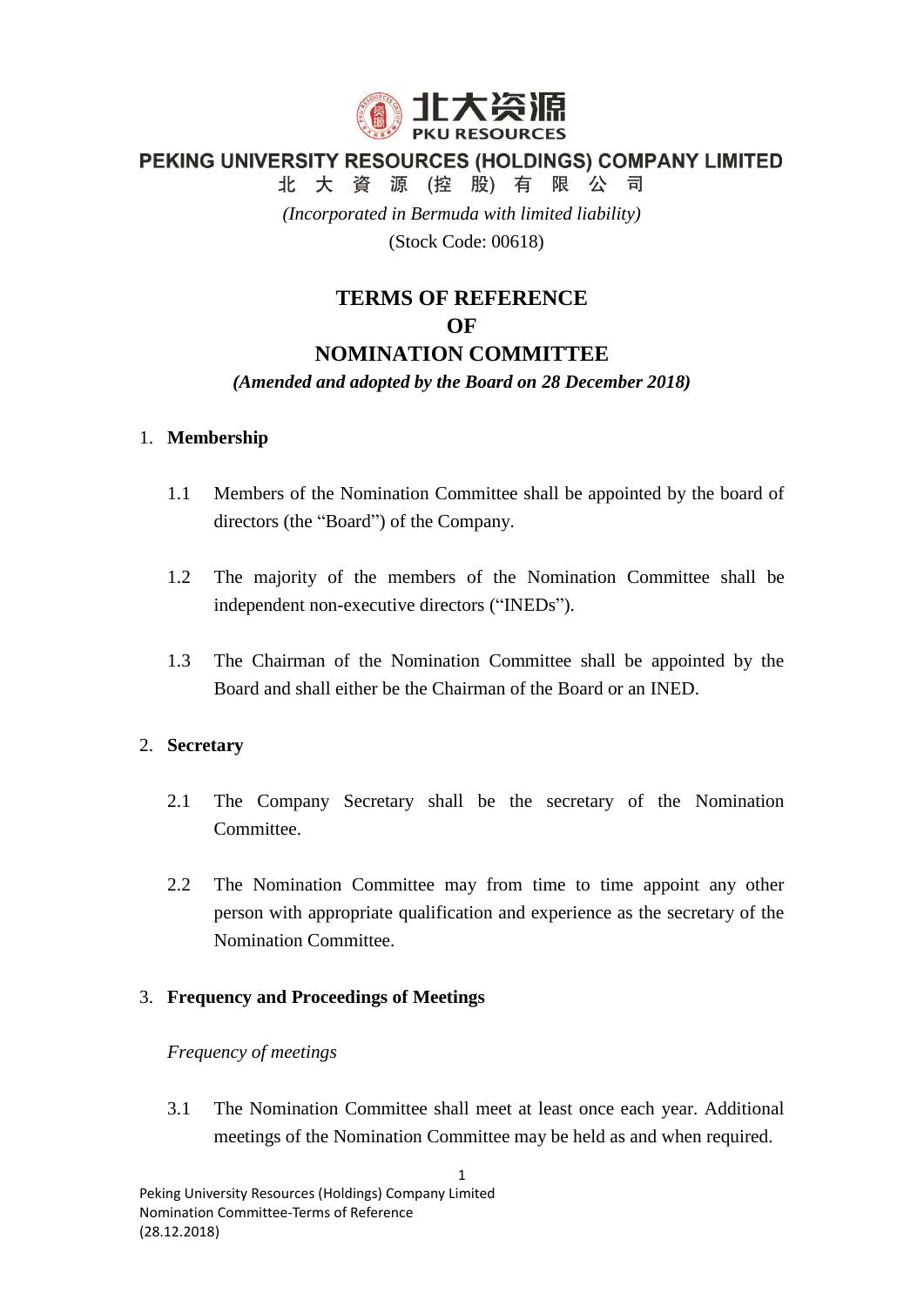## *Quorum*

3.2 The quorum for meetings of the Nomination Committee shall be any two members.

## *Attendance at meetings*

- 3.3 Members of the Nomination Committee may attend meetings of the Nomination Committee either in person, by telephone or by video conference or through other electronic means of communication or in such other manner as the members may agree.
- 3.4 The Chairman of the Board, if he or she is not the members of the Nomination Committee, may attend meetings of the Nomination Committee if he/she wishes. At the invitation of the Nomination Committee, other directors, relevant senior management, external advisers and other persons may be invited to attend all or part of any meetings.

## *Notice of meetings*

- 3.5 A meeting of the Nomination Committee may be convened by any of its members or by the Chairman of the Board or by the secretary of the Nomination Committee.
- 3.6 Notice of any meetings has to be given at least 14 days prior to any such meeting being held, unless all members of the Nomination Committee waive such notice. Notice of any adjourned meetings is not required if adjournment is for less than 14 days.

# *Resolutions*

- 3.7 Resolutions of the Nomination Committee at any meetings shall be passed by a majority of votes of the members present.
- 3.8 A resolution in writing signed by all the members of the Nomination Committee shall be as valid and effectual as if it had been passed at a meeting of the Nomination Committee duly convened and held.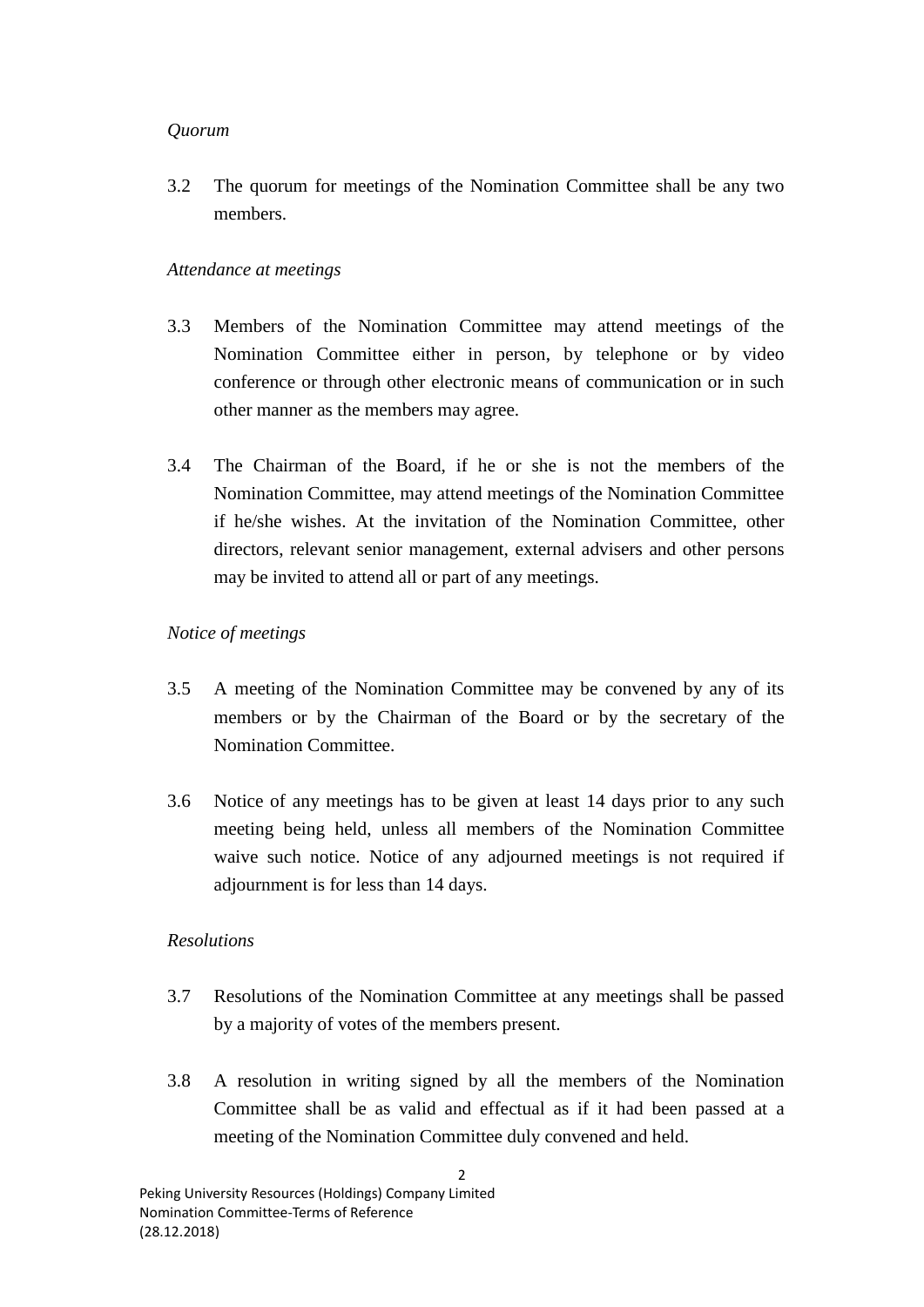#### *Minutes of meetings*

- 3.9 Draft and final versions of minutes of Nomination Committee meetings shall be sent to all members of the Nomination Committee for their comment and records within a reasonable time after the meeting.
- 3.10 Minutes of the Nomination Committee shall be kept by the secretary of the Nomination Committee and shall be available for inspection by any member of the Nomination Committee or the Board at any reasonable time on reasonable notice.

# **4. Authority**

- 4.1 The Nomination Committee is authorised by the Board to make full use of intermediary agencies for identifying qualified director candidates at the Company's expense and to conduct interviews with prospective candidates for nomination.
- 4.2 The Nomination Committee is and may, from time to time, seek advice from independent professionals, at the Company's expense, to perform its duties and responsibilities.
- 4.3 The Nomination Committee should be provided with sufficient resources to perform its duties.

# **5. Responsibility, Powers and Functions**

The Nomination Committee shall have the following responsibilities, powers and functions:

5.1 To review the structure, size and diversity (including but not limited to gender, age, cultural and education background, and professional experience) of the Board at least annually and make recommendations on any proposed changes to the Board to complement the Company's corporate strategy.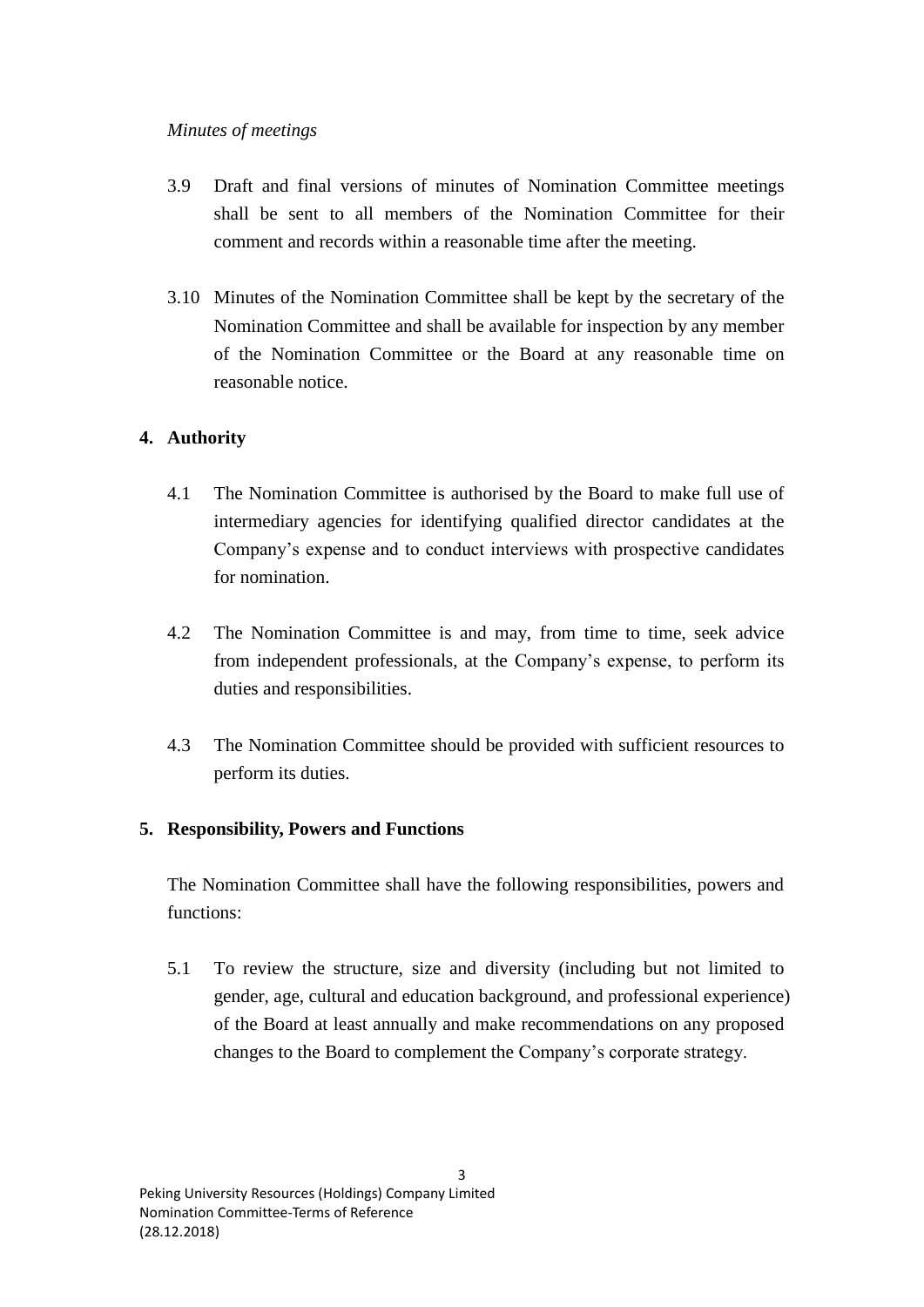- 5.2 To identify individuals suitably qualified to become Board members and select or make recommendations to the Board on the selection of individuals nominated for directorships.
- 5.3 To assess the independence of INEDs.
- 5.4 To make recommendations to the Board on the appointment or reappointment of directors and succession planning for directors, in particular the Chairman of the Board and the chief executive.
- 5.5 To have a policy concerning diversity of Board members, and should disclose the policy or a summary of the policy in the corporate governance report. Diversity of Board members can be achieved through consideration of a number of factors, including but not limited to gender, age, cultural and educational background, or professional experience, taking into account the business and specific needs of the Company.

## **6. Nomination Policy**

6.1 The provisions set out in paragraphs 5.1, 5.2 and 5.4 above are regarded as the key nomination criteria and principles of the Company for the nomination of directors, and these provisions constitute the nomination policy of the Company.

# **7. Reporting Responsibility**

7.1 The Nomination Committee shall report back to the Board on their decisions or recommendations, unless there are legal or regulatory restrictions on their ability to do so (such as a restriction on disclosure due to regulatory requirements).